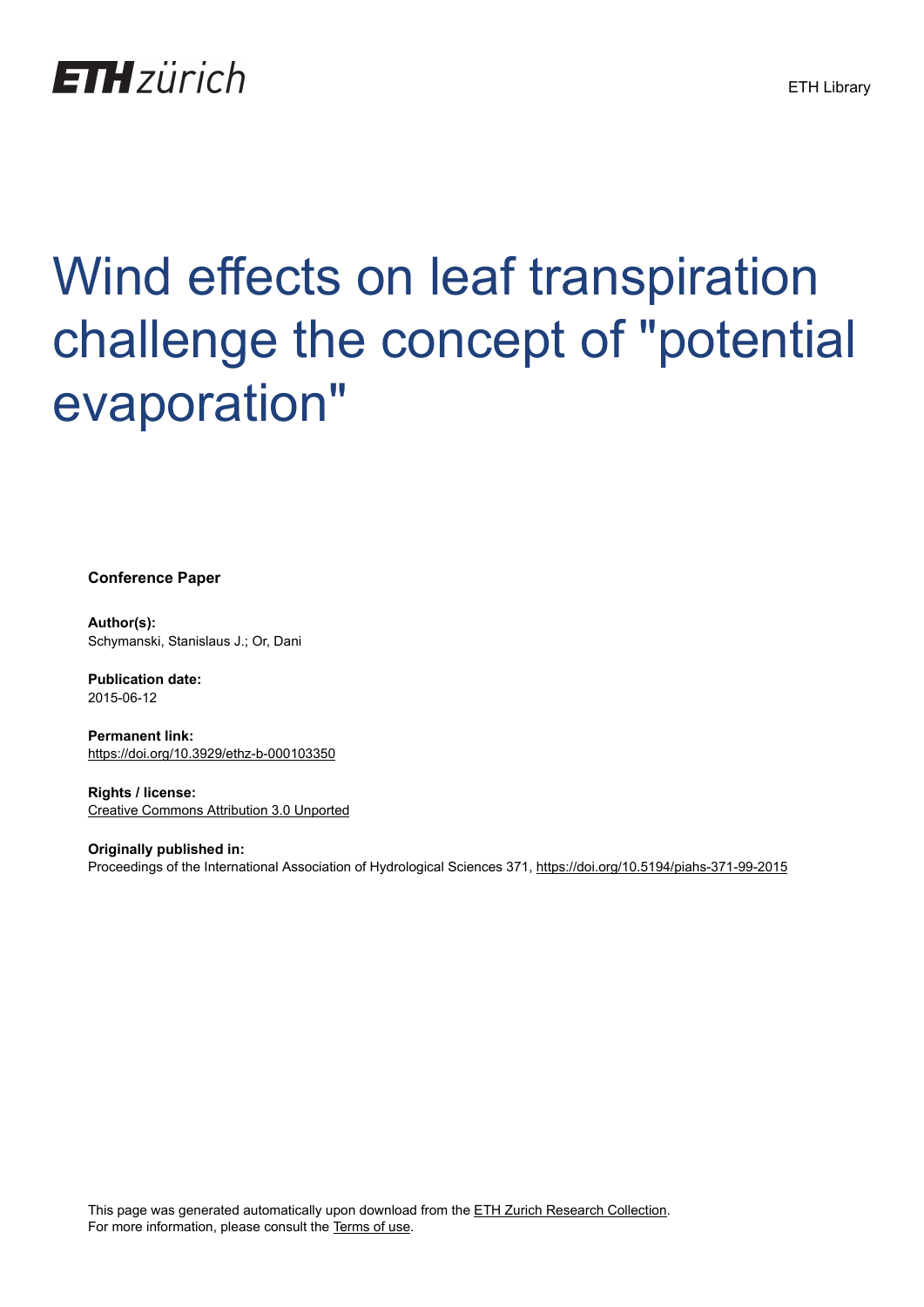<span id="page-1-0"></span>



# **Wind effects on leaf transpiration challenge the concept of "potential evaporation"**

**S. J. Schymanski and D. Or**

Swiss Federal Institute of Technology, Zurich, Switzerland

*Correspondence to:* S. Schymanski (stan.schymanski@env.ethz.ch)

Received: 11 March 2015 – Accepted: 11 March 2015 – Published: 12 June 2015

**Abstract.** Transpiration is commonly conceptualised as a fraction of some potential rate, driven by so-called "atmospheric evaporative demand". Therefore, atmospheric evaporative demand or "potential evaporation" is generally used alongside with precipitation and soil moisture to characterise the environmental conditions that affect plant water use. Consequently, an increase in potential evaporation (e.g. due to climate change) is believed to cause increased transpiration and/or vegetation water stress. In the present study, we investigated the question whether potential evaporation constitutes a meaningful reference for transpiration and compared sensitivity of potential evaporation and leaf transpiration to atmospheric forcing. A physically-based leaf energy balance model was used, considering the dependence of feedbacks between leaf temperature and exchange rates of radiative, sensible and latent heat on stomatal resistance. Based on modelling results and supporting experimental evidence, we conclude that stomatal resistance cannot be parameterised as a factor relating transpiration to potential evaporation, as the ratio between transpiration and potential evaporation not only varies with stomatal resistance, but also with wind speed, air temperature, irradiance and relative humidity. Furthermore, the effect of wind speed in particular implies increase in potential evaporation, which is commonly interpreted as increased "water stress", but at the same time can reduce leaf transpiration, implying a decrease in water demand at leaf scale.

# **1 Introduction**

Potential evaporation is a measure for atmospheric water demand, i.e. how much water can be evaporated from a wet surface under given atmospheric conditions. The concept of potential evaporation is used commonly in catchment and water balance studies to estimate actual evapotranspiration [\(McMahon et al.,](#page-9-0) [2013\)](#page-9-0), an important hydrologic pathway of water out of a catchment beside drainage and runoff. Therefore, sensitivity of potential evaporation to changes in atmospheric conditions is generally assumed to scale into sensitivity of actual evapotranspiration and hence catchment water balance [\(Barella-Ortiz et al.,](#page-9-1) [2013\)](#page-9-1). Similar to actual evapotranspiration in hydrology, the latent heat flux is commonly estimated in global circulation models (GCM) by multiplying potential evaporation by a reduction factor representing water supply limitation to the surface [\(Milly,](#page-9-2) [1992\)](#page-9-2). However, recent studies have suggested that 60 to 90 % of latent heat flux on land and half of all solar energy absorbed

by terrestrial land surfaces can be attributed to transpiration [\(Jasechko et al.,](#page-9-3) [2013;](#page-9-3) [Schlesinger and Jasechko,](#page-9-4) [2014\)](#page-9-4). In contrast to evaporation from wet surfaces, transpiration is commonly controlled by plant stomata, which, by gradually opening and closing, impose a varying resistance on the surface-to-air vapour transfer. Despite this fundamental distinction, it is a surprisingly widely adopted assumption that transpiration scales with "atmospheric evaporative demand" or potential evaporation. Recently, [Barella-Ortiz et al.](#page-9-1) [\(2013\)](#page-9-1) analysed the sensitivity of different formulations of potential evaporation to climate change, and found large differences in climate sensitivities, depending on the processes included in the formulations. They concluded that those formulations that represent the most complete consideration of physical processes contributing to evaporation are most robust and reliable for the characterisation of the impact of climate change on surface processes.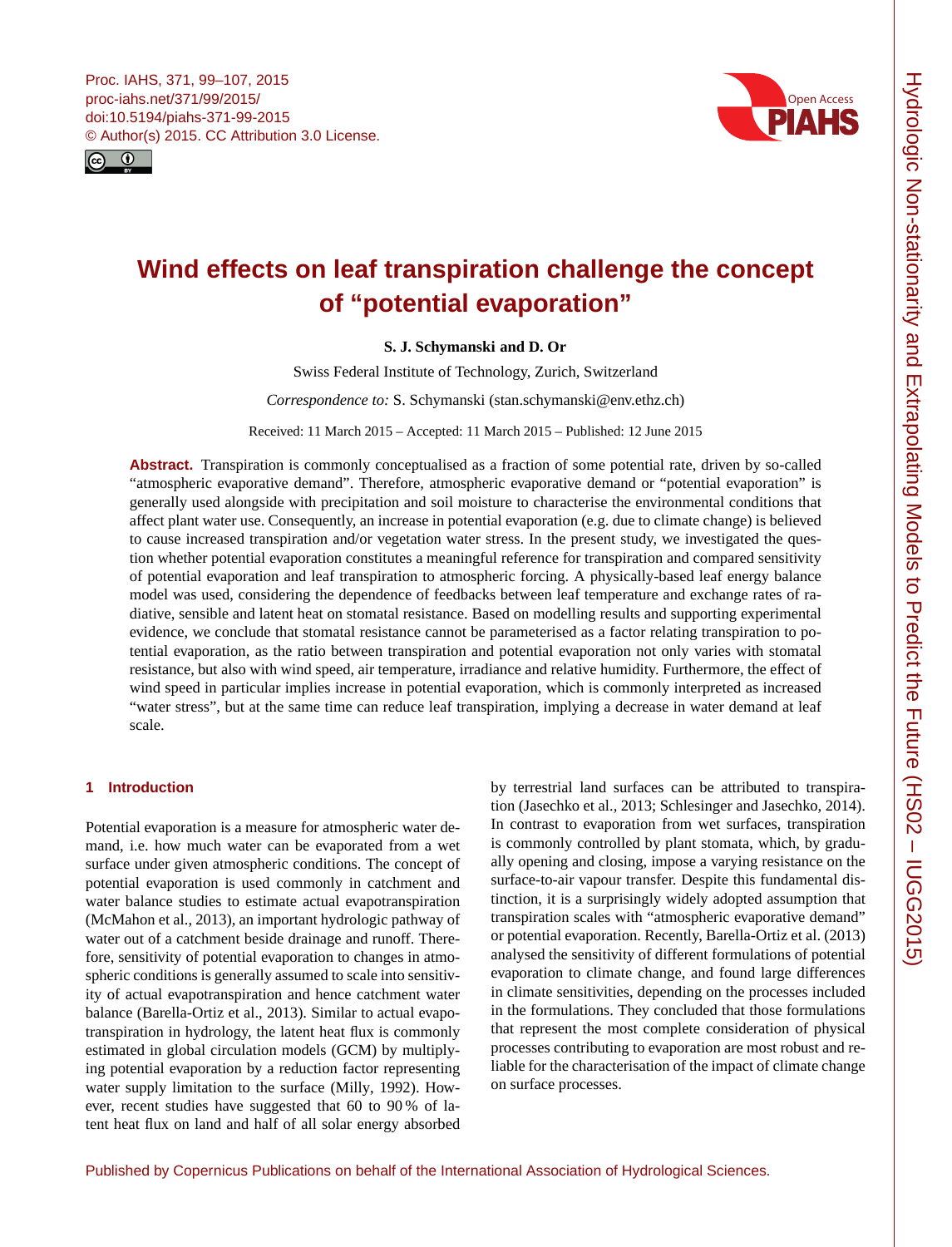Physically based definitions of potential evaporation consider all or a subset of the following atmospheric variables or various transformations their-of:

- **–** sky radiation
- **–** air temperature
- **–** vapour concentration
- **–** wind speed.

All variables except for vapour concentration generally enhance potential evaporation if considered in the formulation, while increasing vapour concentration reduces potential evaporation. Interestingly, it has been pointed out by several researchers a long time ago, that actual transpiration can actually decrease with increasing wind speed under certain conditions (e.g. [Raschke,](#page-9-5) [1958;](#page-9-5) [Mellor et al.,](#page-9-6) [1964;](#page-9-6) [Mon](#page-9-7)[teith,](#page-9-7) [1965;](#page-9-7) [Dixon and Grace,](#page-9-8) [1984\)](#page-9-8).

Therefore, in the present study, we challenge the assumption that common definitions of potential evaporation provide a meaningful measure for the sensitivity of transpiration to wind speed and potentially other components of atmospheric forcing. The objective of the present study is to analyse how transpiration from a leaf scales with evaporation from a wet surface with similar properties under the same variations of atmospheric conditions.

#### **2 Methods**

In order to consider all relevant atmophseric forcing variables explicitly, and to avoid ambiguities between a "reference crop" and an actual plant, we adopt a detailed physically based leaf transpiration and energy balance model published previously [\(Schymanski et al.,](#page-9-9) [2013\)](#page-9-9) and compare simulated evaporation from wet leaves with simulations of transpiration from leaves with relatively low stomatal conductance (0.001 m s−<sup>1</sup> ), representing water-stressed plants. Wet leaf evaporation is simulated as transpiration from a leaf with infinite stomatal conductance. All simulations are done for 5 cm wide leaves with stomata on one side of the leaf only. In the present study we focus in particular on the sensitivity to wind speed and in a first step evaluate the model using previously published experimental data on the effect of wind speed on transpiration [\(Dixon and Grace,](#page-9-8) [1984\)](#page-9-8).

#### 2.1 Summary of leaf transpiration model

The model was described in detail by [Schymanski et al.](#page-9-9) [\(2013\)](#page-9-9) and will only be summarised here. Relevant closure equations are also provided in the appendix, while the variables and their units respective standard values are described in Table [A1.](#page-7-0)

The leaf energy balance is determined by the dominant energy fluxes between the leaf and its surroundings, including radiative, sensible, and latent energy exchange (linked to

mass exchange). In this study we focus on steady-state conditions, in which the energy balance can be written as:

$$
R_{\rm s} = R_{\rm ll} + H_{\rm l} + E_{\rm l},\tag{1}
$$

where  $R_s$  denotes absorbed shortwave radiation,  $R_{ll}$  is the net longwave radiation, i.e. the emitted minus the absorbed,  $H_1$  is the sensible heat flux away from the leaf and  $E_1$  is the latent heat flux away from the leaf. In the above, extensive variables are defined per unit leaf area. As in [Schymanski](#page-9-9) [et al.](#page-9-9) [\(2013\)](#page-9-9), this study considers spatially homogeneous planar leaves, i.e. full illumination and a negligible temperature gradient between the two sides of the leaf.

Following [Schymanski et al.](#page-9-9) [\(2013\)](#page-9-9) and [Monteith and](#page-9-10) [Unsworth](#page-9-10) [\(2007\)](#page-9-10), the net longwave emission is represented by the difference between blackbody radiation at leaf  $(T_1)$  and that at air temperature  $(T_a)$ :

$$
R_{\rm ll} = 2\sigma (T_{\rm l}^4 - T_{\rm a}^4),\tag{2}
$$

where  $\sigma$  is the Stefan-Boltzmann constant and the factor 2 represents the two sides of a broad leaf.

The sensible heat flux or the total convective heat transport away from the leaf is represented as:

$$
H_1 = 2h_c(T_1 - T_a),
$$
\n(3)

where  $h_c$  is the average one-sided convective heat transfer coefficient, which depends on leaf size and roughly scales with the square root of wind speed (see [Schymanski et al.](#page-9-9) [\(2013\)](#page-9-9) for details).

The latent heat flux  $(E_1)$  is directly related to the transpiration rate  $(E_{1,\text{mol}})$  by:

$$
E_1 = E_{1,\text{mol}} M_{\text{w}} \lambda_E,\tag{4}
$$

where  $M_w$  is the molar mass of water and  $\lambda_E$  the latent heat of vaporisation.  $E_{1,\text{mol}}$  (mol m<sup>-2</sup> s<sup>-1</sup>) was computed in molar units as a function of the concentration of water vapour inside the leaf  $(C_{wl}$ , mol m<sup>-3</sup>) and in the free air  $(C_{wa}$ , mol m<sup>-3</sup>) [\(Incropera et al.,](#page-9-11) [2006,](#page-9-11) Eq. 6.8):

<span id="page-2-0"></span>
$$
E_{1,\text{mol}} = g_{\text{tv}}(C_{\text{wl}} - C_{\text{wa}}),
$$
\n(5)

where  $g_{\text{tv}}$  (m s<sup>-1</sup>) is the total leaf conductance for water vapour, depending on the leaf boundary layer and stomatal conductance  $(g_{bv}$  and  $g_{sv}$  respectively):

$$
g_{\text{tv}} = \frac{g_{\text{bv}} g_{\text{sv}}}{(g_{\text{bv}} + g_{\text{sv}})}.\tag{6}
$$

Due to their reliance on leaf boundary layer properties, the one-sided heat transfer coefficient  $(h<sub>c</sub>)$  and the mass transfer coefficient for water vapour  $(g_{bv})$  across the leaf boundary layer are directly related and both scale roughly with the square root of wind speed (see Appendix [A](#page-6-0) for details). Note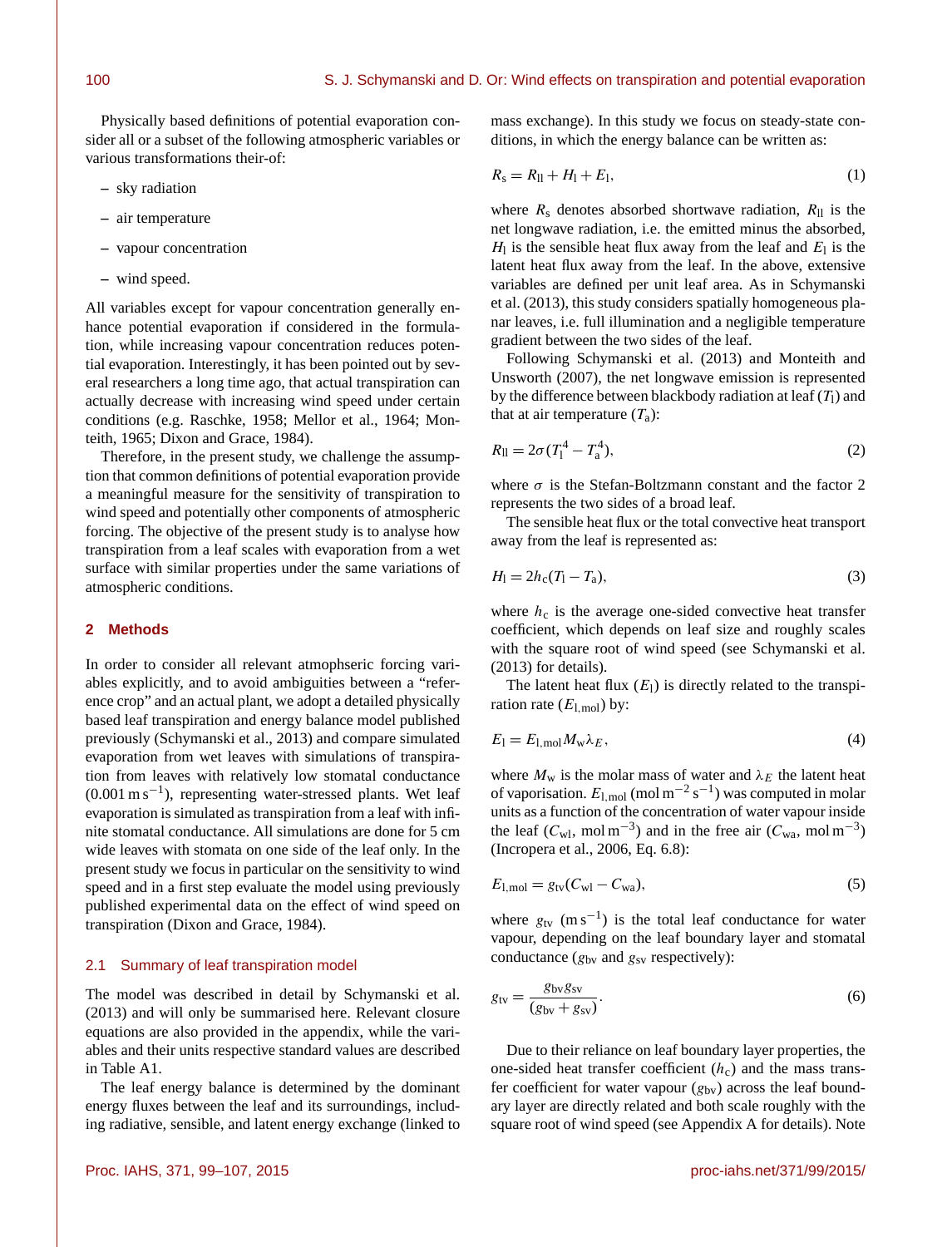

**Figure 1.** Dependence of the leaf-air water vapour concentration difference  $(C_{\text{wl}} - C_{\text{wa}})$  on leaf temperature  $(T_1)$ . In this example (70 % relative humidity, 300 K air temperature  $(T_a)$ ), the water vapour concentration difference doubles for an increase in leaf temperature by 5 K relative to air temperature, or drops to 0 for a decrease in leaf temperature by 6 K.

that the dependence of the leaf-air water vapour concentration difference ( $C_{\text{wl}} - C_{\text{wa}}$ ) is very sensitive to leaf temperature. For example if the leaf temperature increases by 5 K relative to air temperature,  $C_{wl} - C_{wa}$  would double, while if leaf temperature decreased by 6 K, the water vapour concentration difference  $C_{wl} - C_{wa}$  would go to 0 at 70 % relative humidity.

For given atmospheric forcing including shortwave irradiance  $(R_s)$ , water vapour concentration  $(C_{wa})$ , temperature  $(T_a)$  and wind speed  $(v_w)$ , the system of equations (see also Appendix [A,](#page-6-0) [B](#page-6-1) and [C\)](#page-7-1) is solved numerically for steady state leaf temperature  $(T_1)$ , returning steady-state values of leaf temperature, net longwave radiation, latent heat flux and sensible heat flux for given leaf size and stomatal conductance.

#### **3 Results**

#### 3.1 Model evaluation

[Dixon and Grace](#page-9-8) [\(1984\)](#page-9-8) placed different plants in a wind tunnel and recorded transpiration rates and leaf temperatures at various wind speeds. To deduce variations in stomatal conductance from the measurements, they also estimated leaf boundary layer resistances for each species using brass leaf replicas. These are plotted in Fig. [2](#page-3-0) and we fitted the characteristic leaf length scale in order to reproduce these measurments as close as possible. The resulting characteristic length scales resemble typical leaf widths of these species very closely, with 2.5 mm for pine (*Pinus sylvestris*), 2 cm for mountain-ash (*Sorbus aucuparia*), 3 cm for oak (*Quercus robur*) and 4 cm for beech (*Fagus sylvatica*), while observed and simulated boundary layer resistances match very closely (Fig. [2\)](#page-3-0).

<span id="page-3-0"></span>

**Figure 2.** Modelled leaf boundary layer resistance compared to observations by [Dixon and Grace](#page-9-8) [\(1984\)](#page-9-8). Lines represent inverse of boundary layer conductance (Eqs. [A1,](#page-6-2) [A4](#page-6-3) and [A7\)](#page-6-4), converted to the same units as in [Dixon and Grace](#page-9-8) [\(1984\)](#page-9-8). Characteristic length scales of leaves  $(L<sub>1</sub>)$  are chosen to achieve closest match with dots extracted from Fig. 1 in [Dixon and Grace](#page-9-8) [\(1984\)](#page-9-8). **(a)** *P. sylvestris*  $(L_1 = 0.0025 \text{ m})$ ; **(b)** *S. aucuparia*  $(L_1 = 0.02 \text{ m})$ ; **(c)** *Q. robur*  $(L_1 = 0.03 \text{ m})$ ; **(d)** *F. sylvatica*  $(L_1 = 0.04 \text{ m})$ .

The experimental conditions were reported as 70–75 % relative humidity and 100–200 W m−<sup>2</sup> absorbed net radiation. Taking a relative humidity of 70 %, assuming that the wind tunnel experiments were conducted under the same air temperature as the growth conditions of the plants  $(20^{\circ}C)$ , and taking into account the ranges of stomatal conductances estimated by [Dixon and Grace](#page-9-8) [\(1984\)](#page-9-8), we simulated the responses of latent heat flux and leaf temperatures of the different species to variations in wind speed by choosing constant values for absorbed shortwave radiation  $(R_s)$  and stomatal conductance  $(g_{sv})$  to best represent the data points in the original study (Fig. 3 in [Dixon and Grace,](#page-9-8) [1984\)](#page-9-8). The results are given in Fig. [3](#page-4-0) and the values chosen for  $R_s$  and  $g_{sv}$  are reported in the figure caption. Our simulations predicted a decrease in both latent heat flux and leaf temperature for all experiments, which is consistent with the experimental results, except for *P. sylvestris*, where an initial increase in transpiration was observed, followed by a decrease at higher wind speeds. Simulated leaf temperatures were generally higher than observed and the discrepancy increased with increasing wind speed.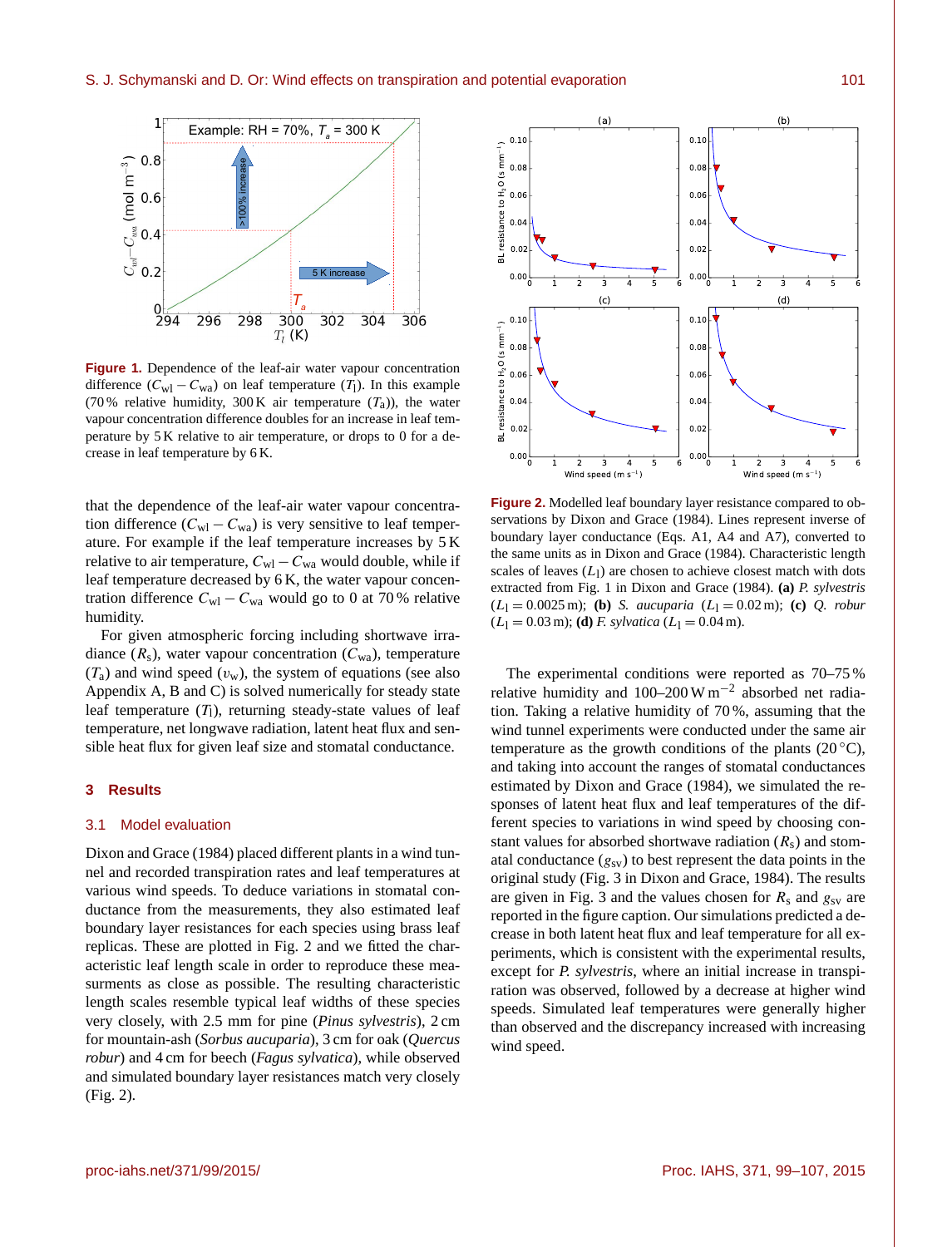<span id="page-4-0"></span>

Figure 3. Modelled latent heat fluxes and leaf temperatures compared to observations by [Dixon and Grace](#page-9-8) [\(1984\)](#page-9-8). Symbols represent data points extracted from Fig. 3 in [Dixon and Grace](#page-9-8) [\(1984\)](#page-9-8), converted to units used in the present paper. Absorbed shortwave radiation  $(R<sub>s</sub>)$  and stomatal conductance  $(g_{sv})$  were adapted within the ranges quoted in the paper to best reproduce the data. (a) *P. sylvestris* ( $R_s = 200 \text{ W m}^{-2}$ ,  $g_{\text{sv}} = 0.00125 \text{ m s}^{-1}$ ;**(b)** *S. aucuparia*  $(R_s = 200 \text{ W m}^{-2}$ ,  $g_{\text{sv}} = 0.00182 \text{ m s}^{-1}$ ; **(c)** *Q. robur*  $(R_s = 200 \text{ W m}^{-2}$ ,  $g_{\text{sv}} = 0.00125 \text{ m s}^{-1}$ ; **(d)** *F. sylvatica* ( $R_s = 170 \text{ W m}^{-2}$ ,  $g_{sv} = 0.0025 \text{ m s}^{-1}$ ).

#### 3.1.1 Simulations of relative evaporation

In order to evaluate the effect of stomatal conductance on the transpiration rate under various conditions, we plotted relative transpiration rates, i.e. transpiration rate at low stomatal conductance  $(g_{sv} = 0.001 \text{ m s}^{-1})$ , close to those reported by [Dixon and Grace,](#page-9-8) [1984\)](#page-9-8) divided by transpiration at infinite stomatal conductance as functions of wind speed, shortwave irradiance, relative humidity and air temperature (Fig. [4\)](#page-5-0). Our results illustrate a high sensitivity of relative transpiration to wind speed, with a 3-fold decrease for an increase in wind speed from  $0.5$  to  $5.0 \text{ m s}^{-1}$  and weaker, positive sensitivities to shortwave irradiance, relative humidity and air temperature.

### **4 Discussion**

Model simulations and predictions of a decrease in transpiration rates with increasing wind speed were consistent with the experimental results presented by [Dixon and Grace](#page-9-8) [\(1984\)](#page-9-8). The fact that simulated leaf temperatures were generally higher than the observed and that the discrepancy increased with increasing wind speed is not surprising, considering that temperatures recorded using thermocouples in contact with the leaf surface are influenced by the air passing over the thermocouple [\(Mott and Peak,](#page-9-12) [2011\)](#page-9-12), and assuming that this influence increases with increasing wind speed. Note that the simulations in Fig. [3](#page-4-0) are performed using constant stomatal conductance, whereas stomatal conductances have likely varied to some extent during the experiments by [Dixon and Grace](#page-9-8) [\(1984\)](#page-9-8). Considering these uncertainties, the correspondence between observations and model simulations gives us some confidence that the model simulations do rep-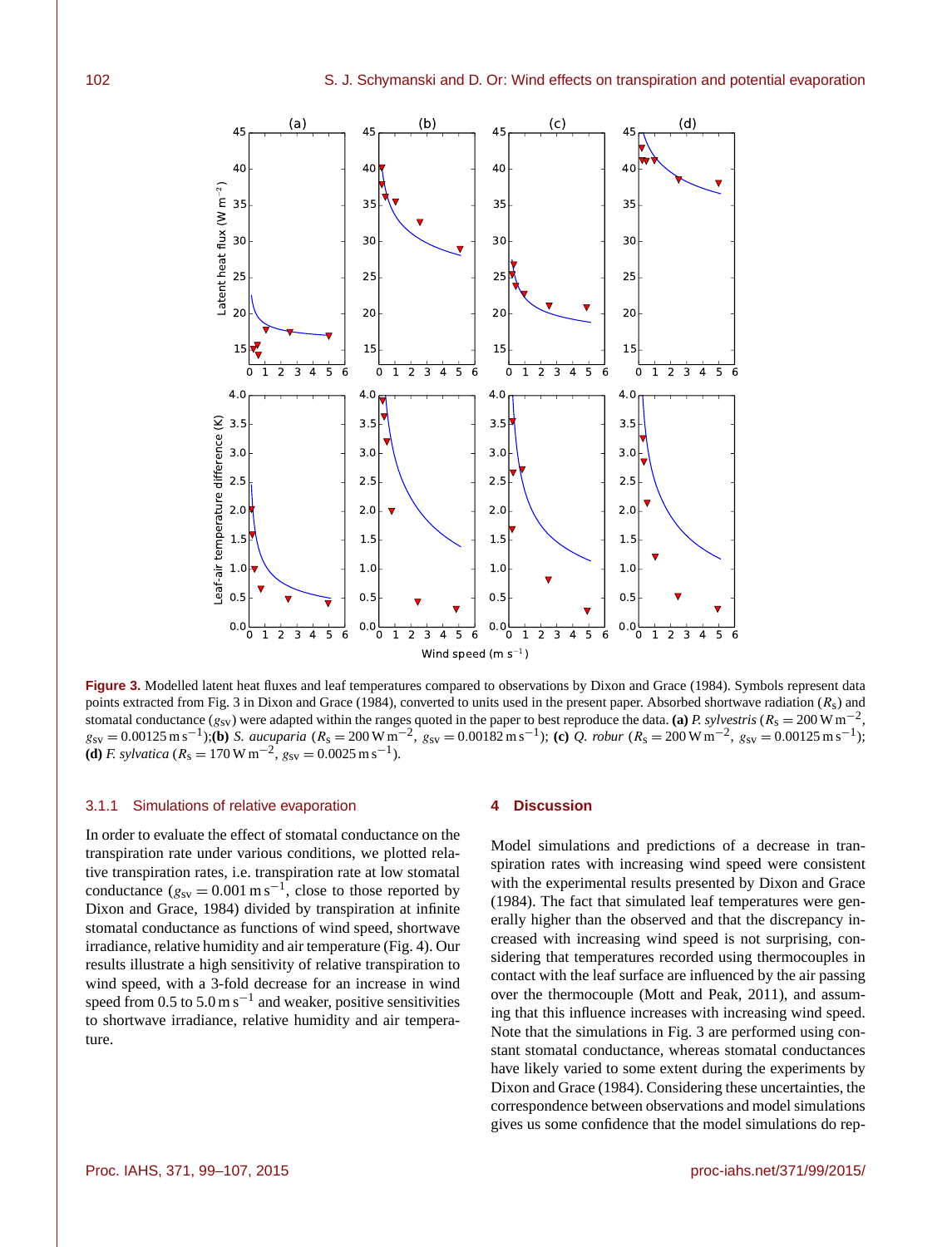<span id="page-5-0"></span>

**Figure 4.** Simulated relative transpiration (latent heat flux at low stomatal conductance  $(0.001 \text{ m s}^{-1})$  divided by that at infinite stomatal conductance as functions of **(a)** wind speed, **(b)** shortwave irradiance, **(c)** relative humidity and **(d)** air temperature. **(b)**–**(c)** display two curves, one for low wind speed ( $v_w = 0.5 \text{ m s}^{-1}$ , solid line) and one for high wind speed ( $v_w = 5.0 \text{ m s}^{-1}$ , dashed line). Standard simulation conditions: 5 cm wide leaf,  $600 \text{ W m}^{-2}$  shortwave irradiance, 300 K air temperature and 50 % relative humidity.

resent the dominant physical processes determining the leaf energy balance.

The analogy with the representation of actual evapotranspiration as a fraction of potential evaporation, in which the reduction coefficient represents soil moisture limitations, is equivalent to assuming that the ratio between potential and actual evapotranspiration is constant as long as surface properties do not change. Figure [4](#page-5-0) clearly illustrates that this analogy is inappropriate for plant leaves, particularly with respect to variations in wind speed. At low stomatal conductance, the sensitivity of transpiration to wind speed can even have a different direction than that of potential evapotranspiration, as illustrated in the experimental results, where transpiration decreased with increasing wind speeds. This is of particular relevance for plants in water-limited environments, as higher wind speeds may mean that they can achieve the same amount of carbon assimilation with less water use, indicating more favourable conditions for growth, despite increased potential evaporation. Considering transpiration as a result of a trade-off between water loss and  $CO<sub>2</sub>$  uptake, it is also evident that increased solar radiation does not always translate to increased water stress despite its positive effect on potential evaporation. Since solar radiation supplies the energy for photosynthesis and  $CO<sub>2</sub>$  assimilation, greater radiation levels enable greater rates of photosynthesis, and hence an environment with a given potential evaporation under high radiation is much more favourable to a plant than an environment with the same potential evaporation under low solar radiation (e.g. wet tropics vs. cold desert). Consideration of the leaf energy balance in the assessment of possible impacts of climate change on vegetation water use and productivity can lead to very different results than if the effect of atmospheric forcing is summarised in the magnitude of "atmospheric water demand" or "potential evaporation". In a related study [\(Schymanski and Or,](#page-9-13) [2015\)](#page-9-13), we found that the documented global decrease in wind speeds over land areas [\(McVicar et al.,](#page-9-14) [2012\)](#page-9-14) may have led to a similarly strong effect on water use efficiency as the rise of atmospheric  $CO<sub>2</sub>$ concentrations [\(Battipaglia et al.,](#page-9-15) [2013;](#page-9-15) [De Kauwe et al.,](#page-9-16) [2013;](#page-9-16) [Barton et al.,](#page-9-17) [2012\)](#page-9-17), but in the opposite direction, implying increase in leaf-scale water use by a similar amount as the decrease expected due to rising  $CO<sub>2</sub>$  concentrations [\(Drake et al.,](#page-9-18) [1997;](#page-9-18) [Gedney et al.,](#page-9-19) [2006;](#page-9-19) [Betts et al.,](#page-9-20) [2007;](#page-9-20) [Gopalakrishnan et al.,](#page-9-21) [2011\)](#page-9-21). In contrast, the effect of decreasing wind speeds on potential evaporation would suggest a general decrease in evaporation and accordingly, increase in streamflow in energy-limited catchments [\(McVicar et al.,](#page-9-14) [2012\)](#page-9-14).

## **5 Conclusions**

The use of potential evaporation to estimate actual evapotranspiration or to describe the suitability of a given climate for plant growth confounds different effects of atmospheric drivers on transpiration from plant leaves versus evaporation from wet surfaces and may lead to wrong conclusions about the consequences of climate change on plant growth and water relations. This is most pronounced for effects of wind speed, which increases potential evaporation, but may reduce actual transpiration. Therefore, we recommend to avoid using the concept of potential evaporation in relation to plants and transpiration from leaves, and rather address the effects of different atmospheric drivers on plant water use separately.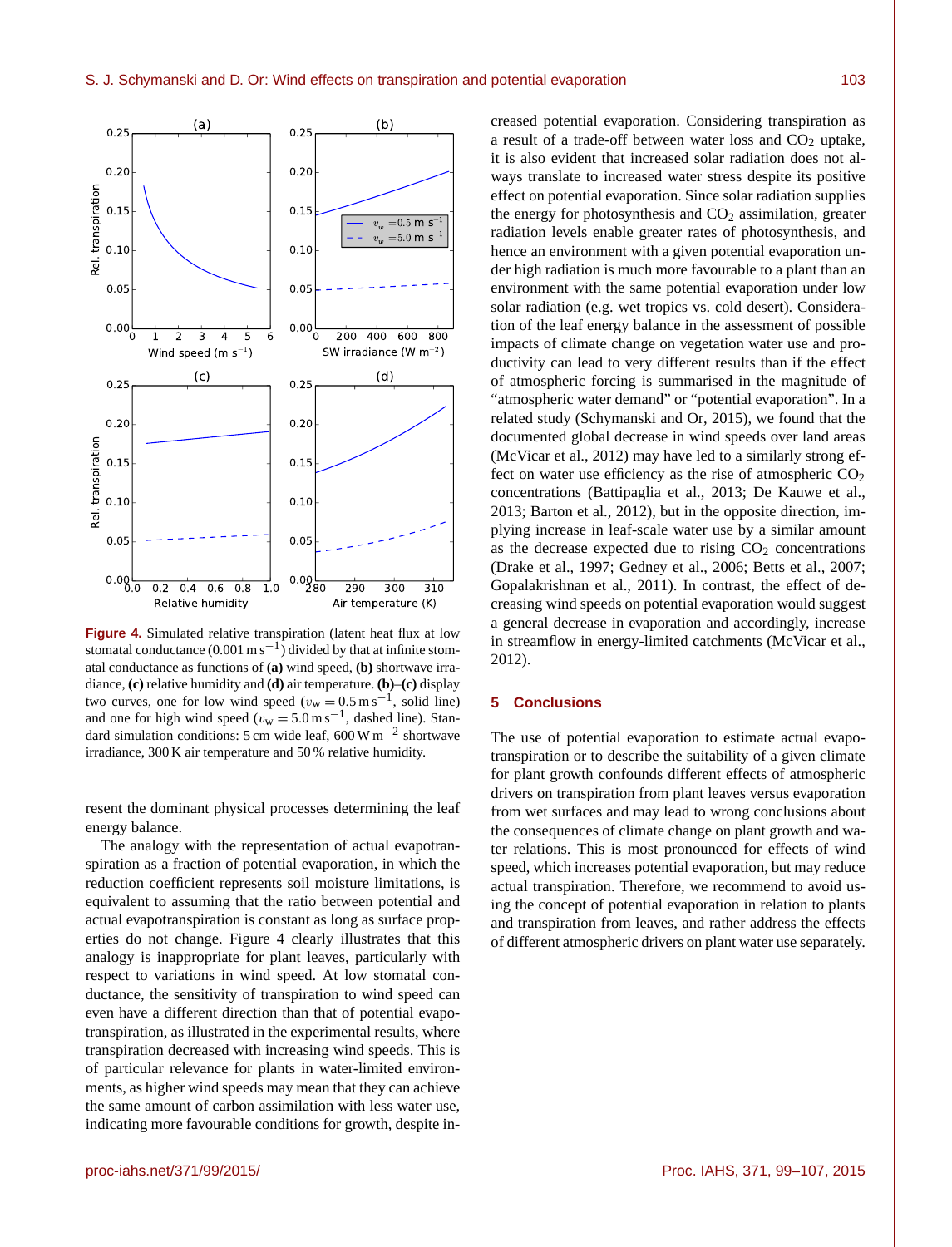## <span id="page-6-0"></span>**Appendix A: Leaf conductances to heat and water vapour transfer**

The heat transfer coefficient  $(h_c)$  for a flat plate can be determined using the non-dimensional Nusselt number  $(N_{\text{Nu}_L})$ :

$$
h_{\rm c} = k_{\rm a} \frac{N_{\rm Nu_L}}{L_1},\tag{A1}
$$

where  $k_a$  is the thermal conductivity of the air in the boundary layer and  $L_1$  is a characteristic length scale of the leaf.

For sufficiently high wind speeds, inertial forces drive the convective heat transport (forced convection) and the relevant dimensionless number is the Reynolds number  $(N_{\text{Re}_L})$ , which defines the balance between inertial and viscous forces [\(Incropera et al.,](#page-9-11) [2006,](#page-9-11) Eq. 6.41):

$$
N_{\text{Re}_{\text{L}}} = \frac{v_{\text{w}} L_1}{v_{\text{a}}},\tag{A2}
$$

where  $v_w$  is the wind velocity (m s<sup>-1</sup>),  $v_a$  is the kinematic viscosity of the air and  $L_1$  is taken as the length of the leaf in wind direction.

In the absence of wind, buoyancy forces, driven by the density gradient between the air at the surface of the leaf and the free air dominate convective heat exchange ("free" or "natural convection"). The relevant dimensionless number here is the Grashof number  $(N_{\text{Gr}_{\text{L}}})$ , which defines the balance between buoyancy and viscous forces [\(Incropera et al.,](#page-9-11) [2006,](#page-9-11) Eqs. 9.3 and 9.65):

$$
N_{\rm Gr_L} = \frac{g(\frac{\rho_a - \rho_l}{\rho_l})L_1^3}{v_a^2},\tag{A3}
$$

where g is gravity, while  $\rho_a$  and  $\rho_l$  are the densities of the gas in the atmosphere and at the leaf surface respectively.

For  $N_{\text{Gr}_{\text{L}}} \ll N_{\text{Re}_{\text{L}}}^2$ , forced convection is dominant and free convection can be neglected, whereas for  $N_{\text{Gr}_{\text{L}}} \gg N_{\text{Re}_{\text{L}}}^2$  free convection is dominant and forced convection can be neglected [\(Incropera et al.,](#page-9-11) [2006,](#page-9-11) p. 565). For simplicity, our numerical experiments were performed under forced conditions, which was satisfied by considering wind speeds greater than  $0.5 \text{ m s}^{-1}$  for  $5 \times 5 \text{ cm}$  leaves.

The average Nusselt number under forced convection was calculated as a function of the average Reynolds number and a critical Reynolds number  $(N_{\text{Re}_c})$  that determines the onset of turbulence and depends on the level of turbulence in the free air stream or leaf surface properties [\(Incropera et al.,](#page-9-11) [2006,](#page-9-11) p. 412)

<span id="page-6-3"></span>
$$
N_{\rm Nu_L} = (0.037 N_{\rm Re_L}^{4/5} - C_1) N_{\rm Pr}^{1/3}
$$
 (A4)

with

$$
C_1 = 0.037 C_2^{4/5} - 0.664 C_2^{1/2}
$$
 (A5)

<span id="page-6-5"></span>and

$$
C_2 = \frac{N_{\text{Re}_{\text{L}}} + N_{\text{Re}_{\text{c}}} - |N_{\text{Re}_{\text{c}}} - N_{\text{Re}_{\text{L}}}|}{2}.
$$
 (A6)

Equation [\(A6\)](#page-6-5) was introduced to make Eq. [\(A4\)](#page-6-3) valid for all Reynolds numbers, and following considerations by [Schy](#page-9-9)[manski et al.](#page-9-9) [\(2013\)](#page-9-9), we chose  $N_{\text{Re}_c} = 3000$  in the present simulations.

<span id="page-6-2"></span>Due to their reliance on leaf boundary layer properties, the heat transfer coefficient  $(h_c)$  and the mass transfer coefficient for water vapour  $(g_{bv})$  across the leaf boundary layer are directly related [\(Incropera et al.,](#page-9-11) [2006,](#page-9-11) Eq. 6.60):

<span id="page-6-4"></span>
$$
g_{\rm bv} = \frac{a_{\rm s} h_{\rm c}}{\rho_{\rm a} c_{\rm pa} N_{\rm Le}^{1-n}},\tag{A7}
$$

where  $a<sub>s</sub>$  is the fraction of transpiring surface area in relation to the surface area for sensible heat exchange (e.g. 0.5 if stomata are on one side of the leaf only),  $c_{pa}$  is the constant-pressure heat capacity of air,  $n$  is an empirical constant ( $n = 1/3$  for general purposes) and  $N_{\text{Le}}$  is the dimensionless Lewis number, defined as [\(Incropera et al.,](#page-9-11) [2006,](#page-9-11) Eq. 6.57):

$$
N_{\rm Le} = \alpha_{\rm a} / D_{\rm wa},\tag{A8}
$$

where  $\alpha_a$  is the thermal diffusivity of air.

The heat and mass transfer coefficients described above can be seen as the reciprocals of flow resistances,  $1/g_{\text{bv}}$ representing the boundary layer resistance for water vapour transfer. For transpiration through stomata, we have to consider the additional stomatal resistance  $(1/g<sub>sv</sub>)$ , so that the total leaf conductance to water vapour becomes:

$$
\frac{1}{g_{\text{tv}}} = \frac{1}{g_{\text{bv}}} + \frac{1}{g_{\text{sv}}},\tag{A9}
$$

resulting in [Schymanski et al.](#page-9-9) [\(2013\)](#page-9-9):

$$
g_{\text{tv}} = \frac{g_{\text{bv}} g_{\text{sv}}}{(g_{\text{bv}} + g_{\text{sv}})}.\tag{A10}
$$

### <span id="page-6-1"></span>**Appendix B: Effect of leaf temperature on the leaf-air vapour concentration gradient**

The concentration difference in Eq. [\(5\)](#page-2-0) is a function of the temperature and the vapour pressure differences between the leaf and the free air. Assuming that water vapour behaves like an ideal gas, we can express its concentration as:

$$
C_{\rm wl} = \frac{P_{\rm wl}}{R_{\rm mol}T_1},\tag{B1}
$$

where  $P_{\text{wl}}$  is the vapour pressure inside the leaf,  $R_{\text{mol}}$  is the universal gas constant and  $T_1$  is leaf temperature. In this study the vapour pressure inside the leaf is assumed to be the saturation vapour pressure at leaf temperature, which is computed using the Clausius-Clapeyron relation (Eq. (B.3) in [Hartmann,](#page-9-22) [1994\)](#page-9-22):

$$
P_{\rm w1} = 611 \exp\left(\frac{\lambda_E M_{\rm w}}{R_{\rm mol}} \left(\frac{1}{273} - \frac{1}{T_1}\right)\right),\tag{B2}
$$

where  $\lambda_E$  is the latent heat of vaporisation and  $M_w$  is the molar mass of water.

# Proc. IAHS, 371, 99[–107,](#page-1-0) 2015 proc-iahs.net/371/99/2015/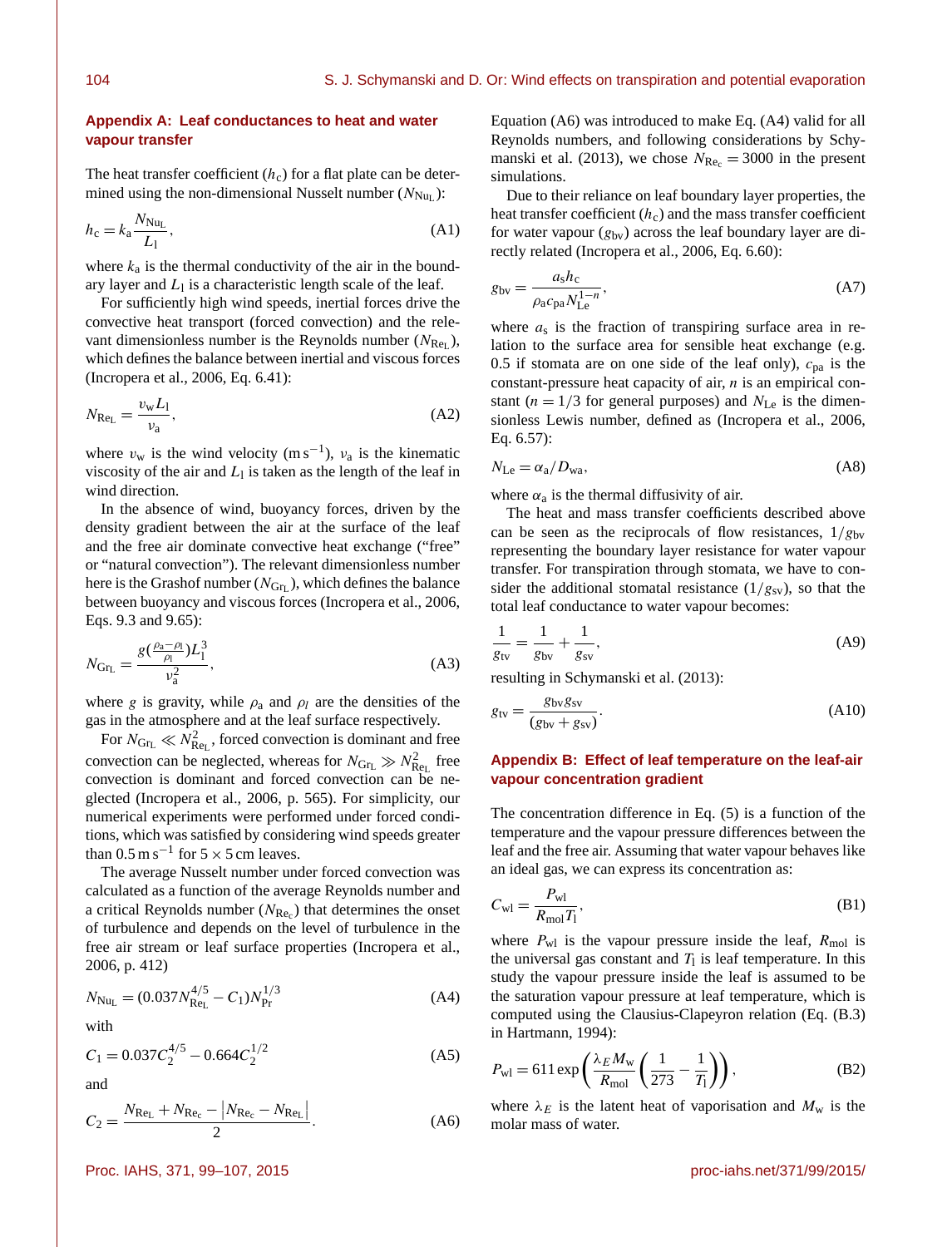| Symbol                | Description (standard value)                                             | Units                          |
|-----------------------|--------------------------------------------------------------------------|--------------------------------|
| $\alpha$ <sub>a</sub> | Thermal diffusivity of air                                               | $m^2 s^{-1}$                   |
| $\lambda_E$           | Latent heat of vaporisation $(2.45 \times 10^6)$                         | $J \text{kg}^{-1}$             |
| $v_{\rm a}$           | Kinematic viscosity of air                                               | $m^2 s^{-1}$                   |
| $\rho_a$              | Density of dry air                                                       | $\mathrm{kg\,m^{-3}}$          |
| $\sigma$              | Stefan-Boltzmann constant $(5.67 \times 10^{-8})$                        | $W m^{-2} K^{-4}$              |
| a <sub>s</sub>        | Fraction of transpiring leaf surface area (1/2 for hypostomatous leaves) |                                |
| $C_{\rm Wa}$          | Concentration of water vapour in the free air                            | mol $m^{-3}$                   |
| $C_{\rm w1}$          | Concentration of water vapour inside the leaf                            | $mol\,\mathrm{m}^{-3}$         |
| $c_{pa}$              | Specific heat of dry air (1010)                                          | $JK^{-1}kg^{-1}$               |
| $D_{\rm wa}$          | Binary diffusion coefficient of water vapour in air                      | $m^2 s^{-1}$                   |
| $E_1$                 | Latent heat flux away from leaf                                          | $W m^{-2}$                     |
| $E_{1, \text{mol}}$   | Transpiration rate in molar units                                        | $\mathrm{mol\,m^{-2}\,s^{-1}}$ |
| $g_{\text{bv}}$       | Leaf boundary layer conductance to water vapour                          | $\mathrm{m}\,\mathrm{s}^{-1}$  |
| $g_{SV}$              | Stomatal conductance to water vapour                                     | $m s^{-1}$                     |
| $g_{\text{tv}}$       | Total leaf conductance to water vapour                                   | $m s^{-1}$                     |
| $h_{c}$               | Average convective heat transport coefficient for the whole leaf         | $\mathrm{W\,m^{-2}\,K^{-1}}$   |
| H <sub>1</sub>        | Sensible heat flux emitted by the leaf                                   | $\mathrm{W\,m^{-2}}$           |
| $k_{\rm a}$           | Thermal conductivity of air in leaf boundary layer                       | $W m^{-1} K^{-1}$              |
| $L_1$                 | Characteristic leaf length scale                                         | m                              |
| $m_{\rm W}$           | Leaf water content                                                       | $\text{kg m}^{-2}$             |
| $M_{\rm w}$           | Molar mass of water (0.018)                                              | $kg$ mol <sup>-1</sup>         |
| $n_{\rm a}$           | Amount of matter                                                         | mol                            |
| $N_{\rm Le}$          | Lewis number                                                             |                                |
| $N_{\rm Nu}$          | Nusselt number                                                           |                                |
| $N_{\rm Nu_L}$        | Average Nusselt number for whole leaf                                    |                                |
| $N_{\rm Pr}$          | Prandtl number for air (0.71)                                            |                                |
| $N_{\text{Re}_c}$     | Critical Reynolds number (3000)                                          |                                |
| $N_{\rm{Re}}$         | Average Reynolds number for whole leaf                                   |                                |
| $P_{\rm wa}$          | Vapour pressure in free air                                              | Pa                             |
| $P_{\rm w1}$          | Vapour pressure inside the leaf                                          | Pa                             |
| $R_{\text{mol}}$      | Molar gas constant (8.314472)                                            | $JK^{-1}$ mol <sup>-1</sup>    |
| $R_{\rm S}$           | Absorbed shortwave radiation                                             | $W m^{-2}$                     |
| $R_{11}$              | Net longwave radiation emission by a leaf                                | $W m^{-2}$                     |
| $T_{\rm a}$           | Air temperature                                                          | K                              |
| $T_1$                 | Leaf temperature                                                         | K                              |
| $v_{\rm w}$           | Wind velocity                                                            | ${\rm m\,s^{-1}}$              |

<span id="page-7-0"></span>

|  | <b>Table A1.</b> Symbols, standard values and units used in this paper. All area-related variables are expressed per unit leaf area. |  |  |  |  |  |  |  |  |  |  |  |
|--|--------------------------------------------------------------------------------------------------------------------------------------|--|--|--|--|--|--|--|--|--|--|--|
|--|--------------------------------------------------------------------------------------------------------------------------------------|--|--|--|--|--|--|--|--|--|--|--|

#### <span id="page-7-1"></span>**Appendix C: Model closure**

In order to simulate steady state leaf temperatures and the leaf energy balance terms using the above equations, it is necessary to calculate  $\rho_a$ ,  $D_{wa}$ ,  $\alpha_a$ ,  $k_a$ , and  $\nu_a$ , while  $L_1$ ,  $Re_c$  and  $g_{\rm sv}$  are input parameters, and  $P_{\rm wa}$  and  $v_{\rm w}$  (vapour pressure and wind speed) are part of the environmental forcing.  $D_{wa}$ ,  $\alpha_a$ ,  $k_a$  and  $\nu_a$  were parameterised as functions of boundary layer temperature  $(T_b)$  only, by fitting linear curves to published data [\(Monteith and Unsworth,](#page-9-10) [2007,](#page-9-10) Table A.3):

$$
D_{\text{wa}} = (1.49 \times 10^{-7})T_{\text{b}} - 1.96 \times 10^{-5}
$$
 (C1)

$$
\alpha_{\rm a} = (1.32 \times 10^{-7}) T_{\rm b} - 1.73 \times 10^{-5} \tag{C2}
$$

$$
k_a = (6.84 \times 10^{-5})T_b + 5.62 \times 10^{-3}
$$
 (C3)

$$
\nu_a = (9 \times 10^{-8})T_b - 1.13 \times 10^{-5},\tag{C4}
$$

where the boundary layer temperature is approximated as:

$$
T_{\rm b} = (T_{\rm a} + T_{\rm l})/2. \tag{C5}
$$

Assuming that air and water vapour behave like an ideal gas, and that dry air is composed of 79%  $N_2$  and 21%  $O_2$ , we calculated the density as a function of temperature, vapour pressure and the partial pressures of the other two compo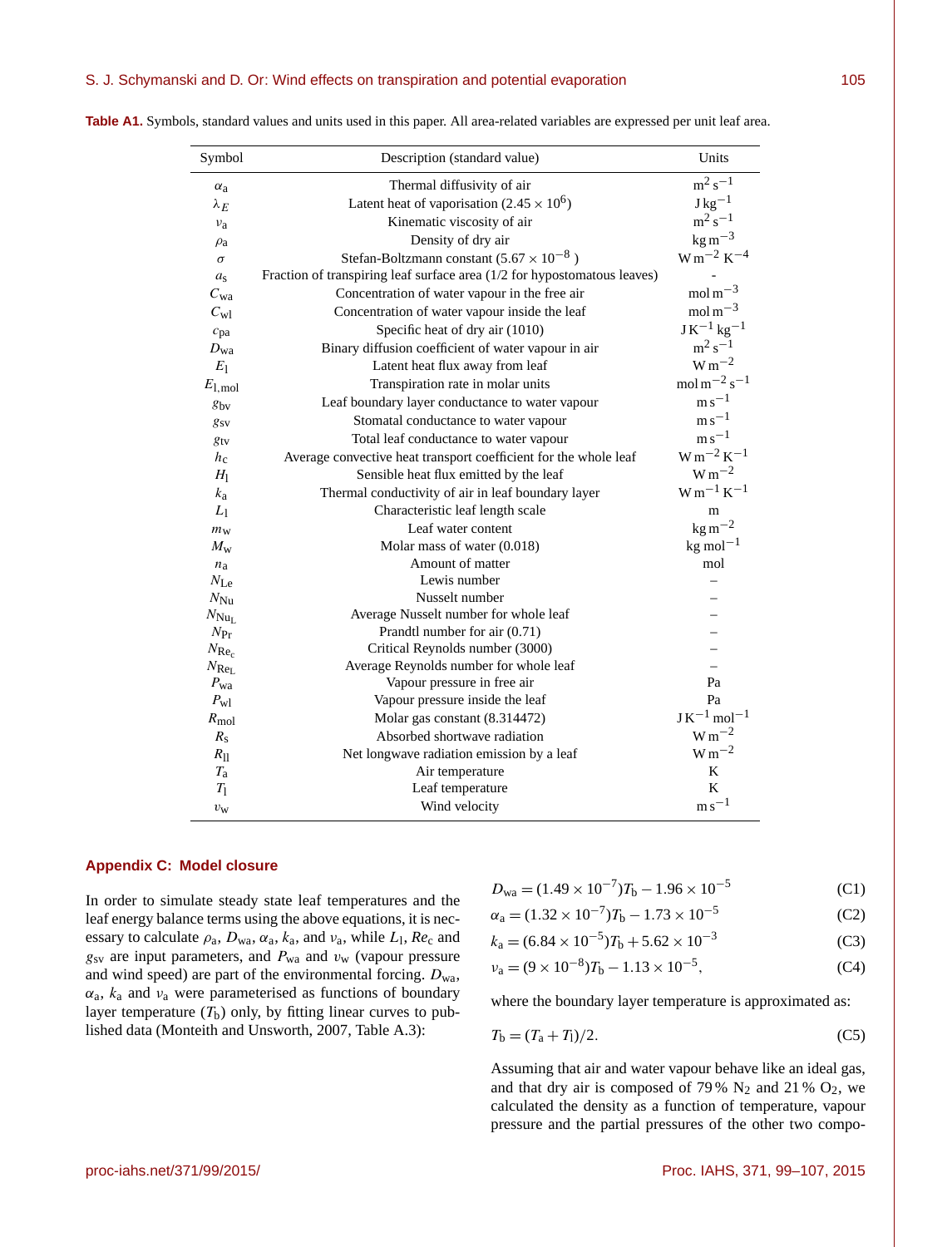nents using the ideal gas law:

$$
\rho_{\rm a} = \frac{n_{\rm a} M_{\rm a}}{V_{\rm a}} = M_{\rm a} \frac{P_{\rm a}}{R_{\rm mol}, T_{\rm a}},\tag{C6}
$$

where  $n_a$  is the amount of matter (mol),  $M_a$  is the molar mass (kg mol<sup>-1</sup>),  $P_a$  the pressure,  $T_a$  the temperature and  $R_{mol}$  the molar universal gas constant. This equation was used for each component, i.e. water vapour,  $N_2$  and  $O_2$ , where the partial pressures of  $N_2$  and  $O_2$  are calculated from atmospheric pressure minus vapour pressure, yielding:

$$
\rho_{\rm a} = \frac{M_{\rm w} P_{\rm v} + M_{\rm N_2} P_{\rm N_2} + M_{\rm O_2} P_{\rm O_2}}{R_{\rm mol} T_{\rm a}},\tag{C7}
$$

where  $M_{\text{N}_2}$  and  $M_{\text{O}_2}$  are the molar masses of nitrogen and oxygen respectively, while  $P_{N_2}$  and  $P_{O_2}$  are their partial pressures, calculated as:

$$
P_{\rm N_2} = 0.79(P_{\rm a} - P_{\rm wa})\tag{C8}
$$

and

$$
P_{\text{O}_2} = 0.21(P_a - P_{\text{wa}}). \tag{C9}
$$